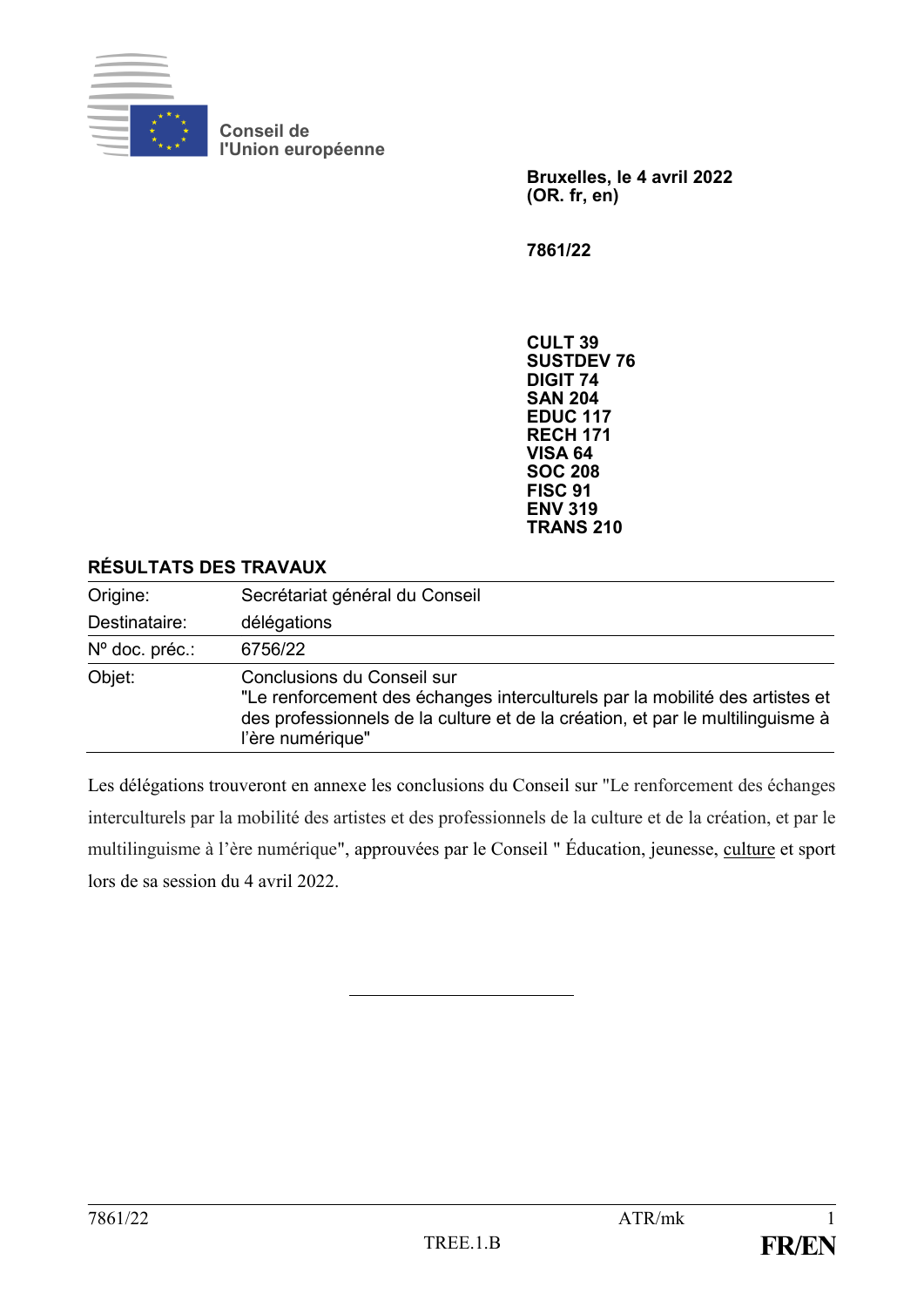## **Council conclusions**

**on**

## **Reinforcing intercultural exchanges through the mobility of artists and cultural and creative professionals, and through multilingualism in the digital era**

## THE COUNCIL OF THE EUROPEAN UNION

## CONSIDERING THAT

- 1. Cultural and linguistic diversity is intrinsic to the European Union and its fundamental values. It contributes to the blossoming of creativity, creative freedom, cultural exchanges and to the variety and quality of the cultural and artistic offer for all Europeans. It promotes mutual understanding and respect for cultures and languages, and it is a shared heritage, a wealth, a strength, and a distinctive characteristic of relations within Europe and with the rest of the world;
- 2. It is essential to encourage mobility and exchanges between European artists, cultural organisations and cultural and creative professionals, both at national and European level, as enshrined in the Creative Europe programme, in particular in the wake of the COVID-19 pandemic crisis. It is also essential to support access to culture and the circulation of cultural works within Europe, thereby enriching our lives individually and collectively;
- 3. The mobility of artists and cultural and creative professionals should be facilitated not only amongst European cultural organisations, but also amongst individual artists and professionals, as experienced through the i-Portunus pilot projects since 2018. Such mobility enables them to co-work and co-create, network, acquire new competences, skills and techniques, seek inspiration, reach new audiences and new markets, and access new career opportunities.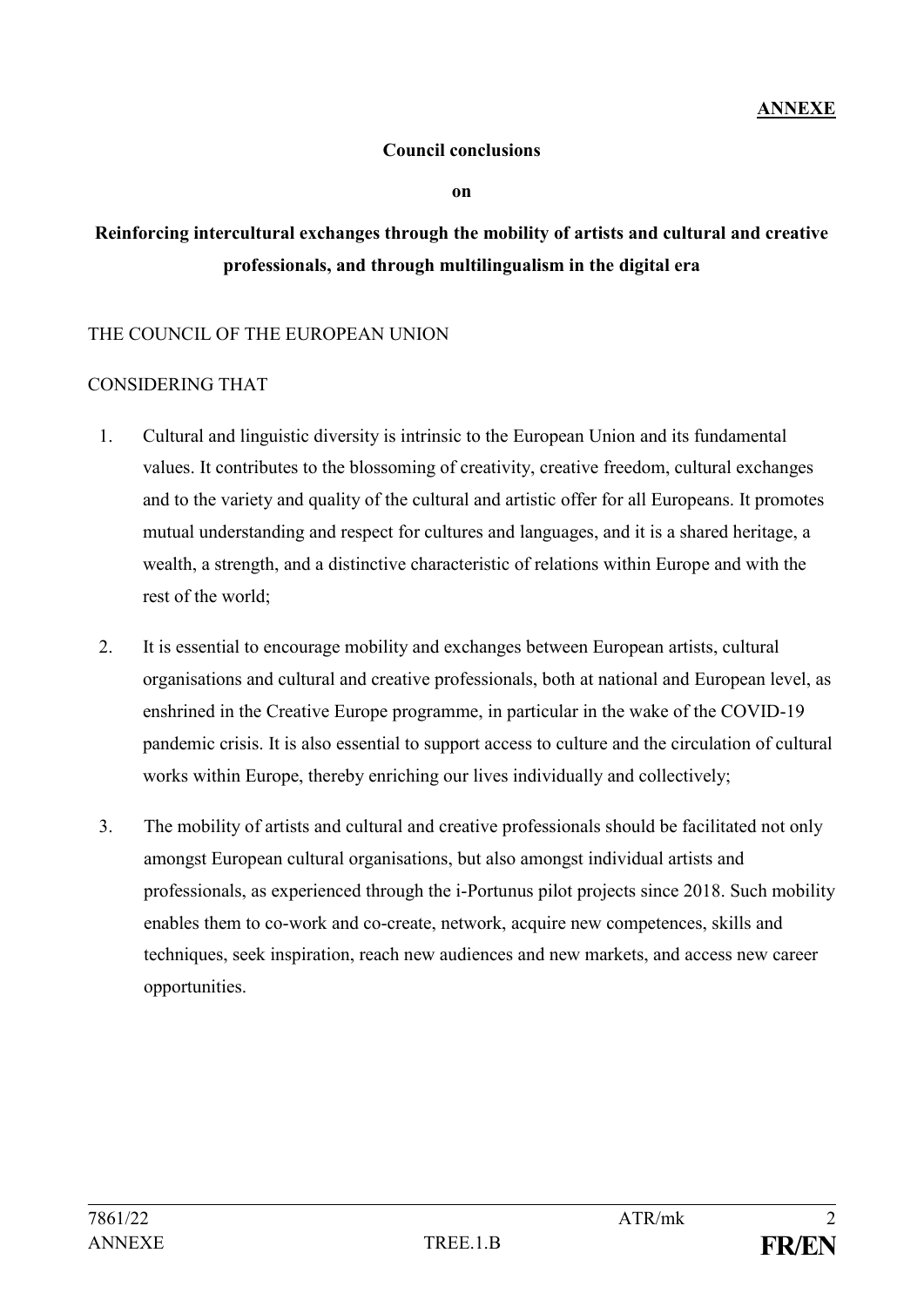- 4. The mobility of artists and cultural and creative professionals can usefully draw on opportunities such as residency schemes and on the European networks of institutions or festivals. It can be facilitated notably through comprehensive, accurate and multilingual information about existing mobility schemes, available assistance, and programmes that take into account the overall mobility context;
- 5. European mobility schemes contribute to establishing and fostering partnerships that are a prerequisite when applying for Creative Europe cooperation projects funding;
- 6. An ambitious policy of cultural and linguistic diversity should fully integrate sustainability issues and draw on technological innovation, including in the digital field;
- 7. Multilingualism**<sup>1</sup>** fosters cultural diversity and creativity, including in the field of audiovisual, media and digital content, and allows broader access to different cultural approaches, works, knowledge and ideas. Language competence (plurilingualism**<sup>2</sup>** ) constitutes an important asset in a globalised context and contributes to professional mobility and exchanges in the cultural and creative sectors;
- 8. Professional translators, interpreters and language educators play a significant role in the circulation of artworks, knowledge and ideas, particularly for less widespread European languages, thus supporting European cultural diversity on a daily basis;

<sup>1</sup> **<sup>1</sup>** Defined as the presence or coexistence of several languages within a given society or territory, or on a given medium.

<sup>&</sup>lt;sup>2</sup> Defined as the ability of an individual to use several languages.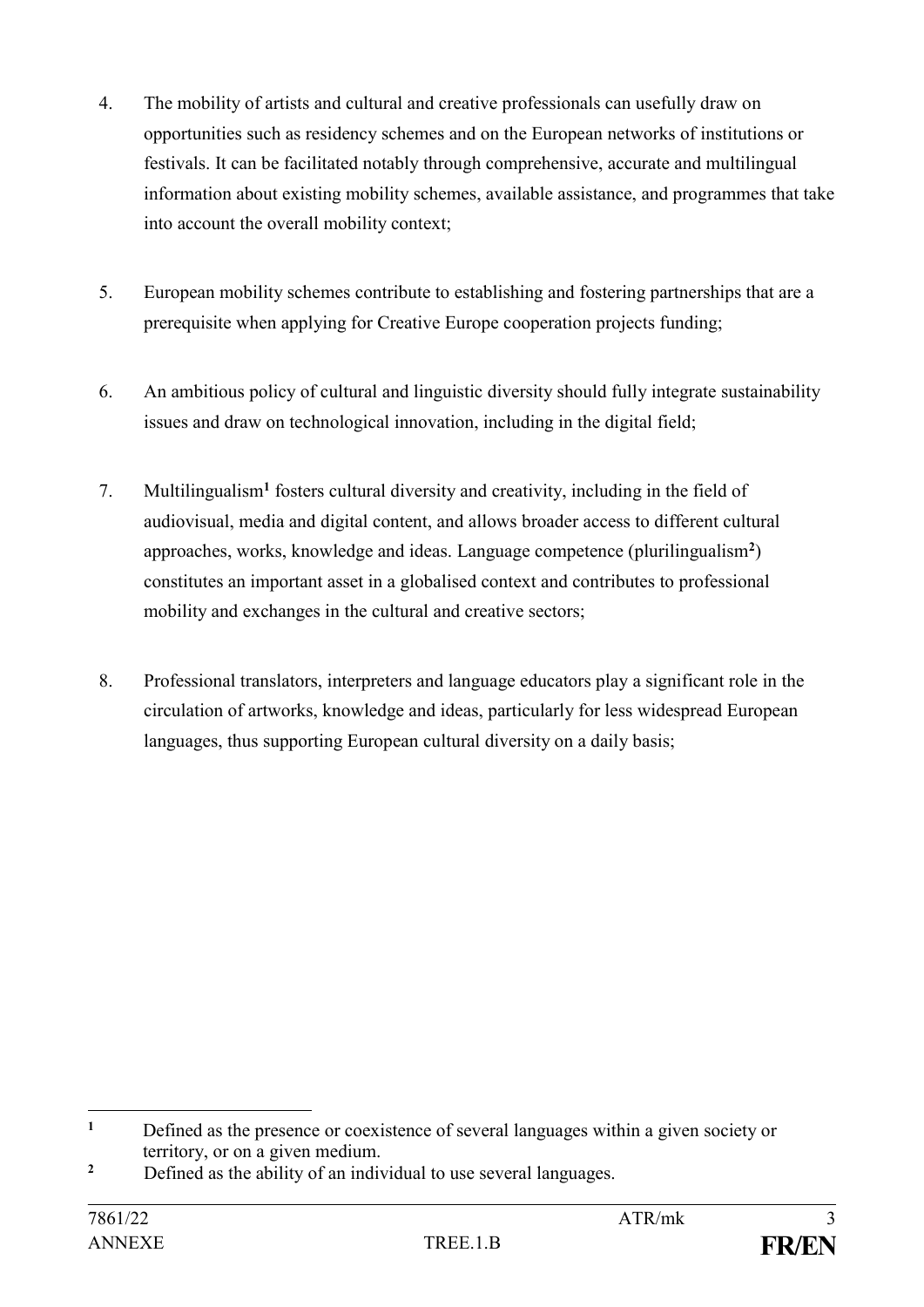9. Language and semantic web technologies can support multilingualism and cross-language communication; help language learning, teaching and awareness; and offer useful tools for professional translators, bearing in mind that such tools cannot fully substitute human translation and therefore their output needs always to be carefully monitored and adapted for accuracy;

## **I. MOBILITY OF ARTISTS AND CULTURAL AND CREATIVE PROFESSIONALS**

## INVITES THE COMMISSION TO:

- 10. Ensure a wider access of artists and cultural and creative professionals to EU mobility grants within Creative Europe via a stable scheme at European level for individual and collective cultural mobility, both within the European Union and beyond, in furtherance of the dynamics created through the i-Portunus pilot projects;
- 11. Explore ways to facilitate the development of an accessible, interactive and multilingual information portal, building as far as possible on existing initiatives and taking inspiration from existing portals such as EURAXESS<sup>3</sup>, CulturEU<sup>4</sup> and others, which would provide comprehensive and up-to-date information about mobility opportunities and grants available from Member States and at European level, for individuals, groups of individuals and cultural organisations, where relevant, as well as support the networking of organisations, venues and those seeking mobility;
- 12. Contribute to the support and networking of mobility information services for artists and cultural and creative professionals;
- 13. Ensure that European mobility schemes take into account gender equality and the specific needs of emerging artists and artists from disadvantaged groups or with fewer opportunities, who usually benefit less from existing mobility schemes, and provide them with tailored support;

 $\overline{\mathbf{3}}$ <sup>3</sup> <https://euraxess.ec.europa.eu/><br><sup>4</sup> https://ea.europa.eu/eulture/fu

**<sup>4</sup>** https://ec.europa.eu/culture/funding/cultureu-funding-guide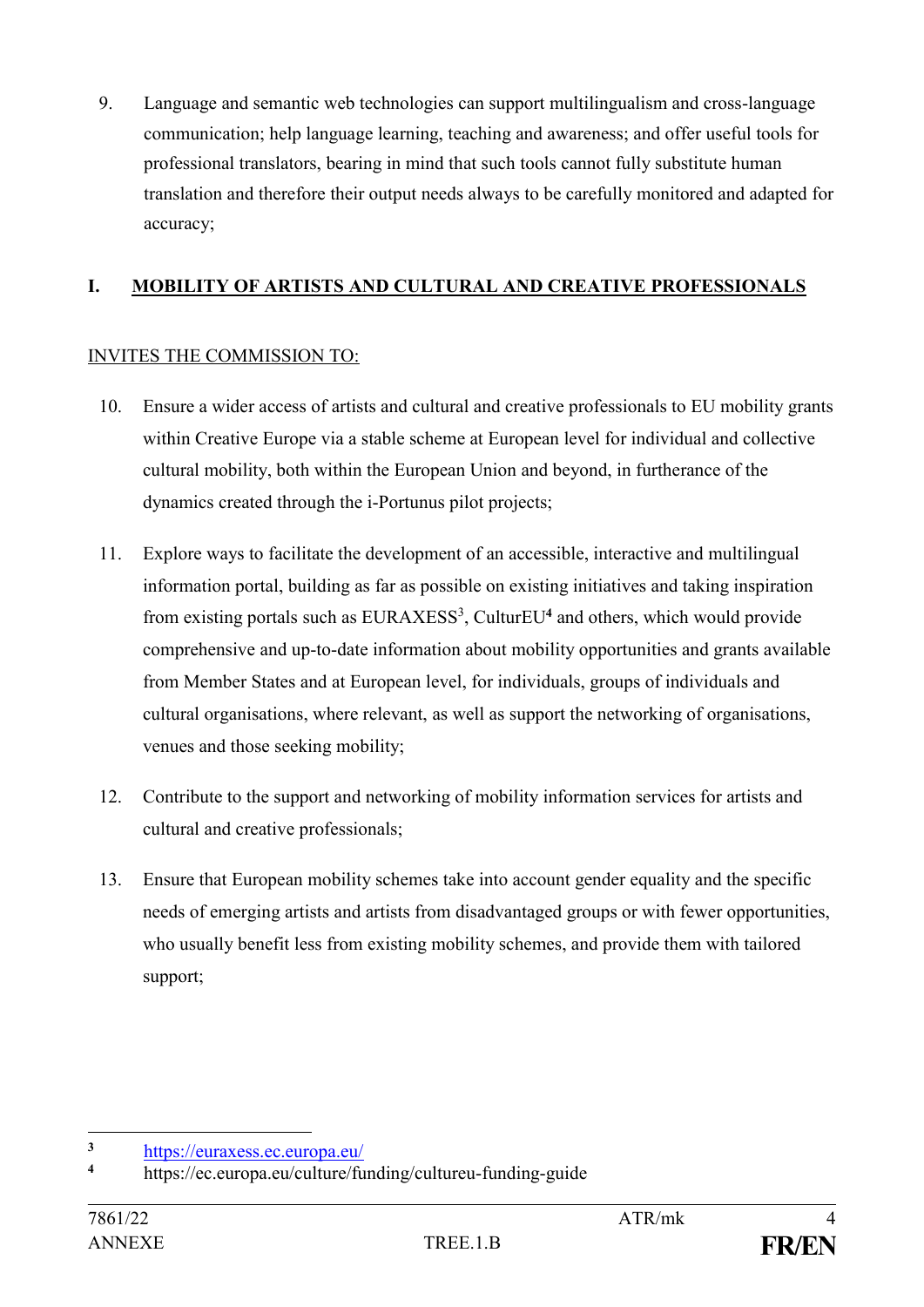14. Actively promote and foster linguistic diversity in mobility schemes for art students, artists and cultural and creative professionals, both for physical and virtual mobility, building where relevant on existing models such as the Online Linguistic Support**<sup>5</sup>** platform developed for Erasmus+ and the European Solidarity Corps;

## INVITES MEMBER STATES TO:

- 15. Develop or continue mobility schemes, alongside EU initiatives or programmes, to facilitate mobility and exchanges between European artists and cultural and creative professionals as much as possible;
- 16. Promote co-operation between cultural authorities and those responsible for issues related to mobility, for example the issuance of visas, in order to explore possible options for taking into account the particularities of the mobility of artists and cultural and creative professionals;
- 17. Encourage work to facilitate cross-border mobility by reducing the administrative burden as regards for example social security, insurance, housing, customs or taxation, while better taking into account the specificities of cultural and creative professions, and drawing where appropriate on the upcoming results of the OMC**<sup>6</sup>** group on the status and working conditions of artists and cultural and creative professionals;
- 18. Promote the provision, support and strengthening of mobility information services for artists and cultural and creative professionals, in order to assist them with mobility formalities, and in particular to provide them with information on the applicable regulatory framework, by liaising with the relevant authorities;

1

**<sup>5</sup>** https://erasmus-plus.ec.europa.eu/resources-and-tools/online-linguistic-support

**<sup>6</sup>** Open Method of Coordination. OMC groups are established in the framework of the Work Plan for Culture 2019-2022 (OJ C 460, 21.12.2018, p. 12).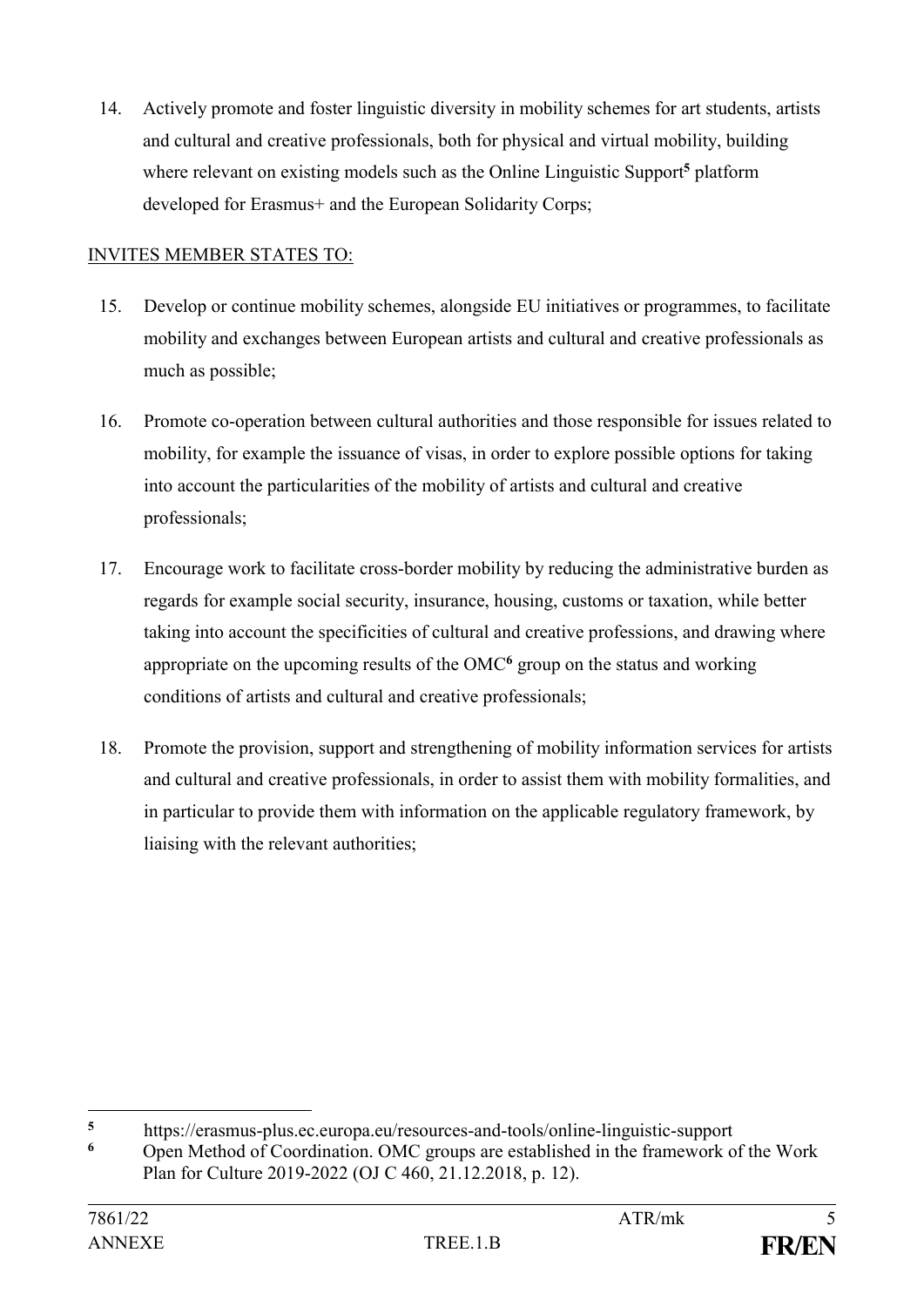# INVITES THE MEMBER STATES AND THE COMMISSION, WITHIN THEIR RESPECTIVE AREAS OF COMPETENCE AND IN LINE WITH THE SUBSIDIARITY PRINCIPLE, TO:

- 19. Facilitate the mobility of artists and cultural professionals, notably by addressing their specific travel needs, such as transporting music instruments or art material, while taking into account diversity and inclusiveness;
- 20. Promote mobility programmes which, notwithstanding their level of governance, take into account all travel costs and adequately integrate ecological issues, while considering the Union's geographical diversity and characteristics, and in particular promote:
	- blended mobility by using the potential of virtual exchanges, with due regard to the participants' linguistic diversity and the intrinsic value of physical mobility, and
	- the use of less polluting means of transport, without ruling out cases where air transport is the only or a necessary option, such as for outermost regions**<sup>7</sup>** , overseas countries and territories**<sup>8</sup>** , islands and insular areas;
- 21. Enhance the use of tools to support the lifelong learning**<sup>9</sup>** of cultural and creative professionals, in particular by reinforcing synergies with and between the Erasmus+ and Creative Europe programmes, to better take into account the specificities of the cultural and creative sectors;

<u>.</u>

**<sup>7</sup>** As identified in Article 349 of the Treaty on the Functioning of the European Union.

**<sup>8</sup>** As identified in Article 198 and Annex II of the Treaty on the Functioning of the European Union.

**<sup>9</sup>** As defined in point 1 of Article 2 of Regulation (EU) 2021/817 of the European Parliament and of the Council of 20 May 2021 establishing Erasmus+: the Union Programme for education and training, youth and sport and repealing Regulation (EU) No 1288/2013 (OJ L 189, 28.5.2021, p. 1).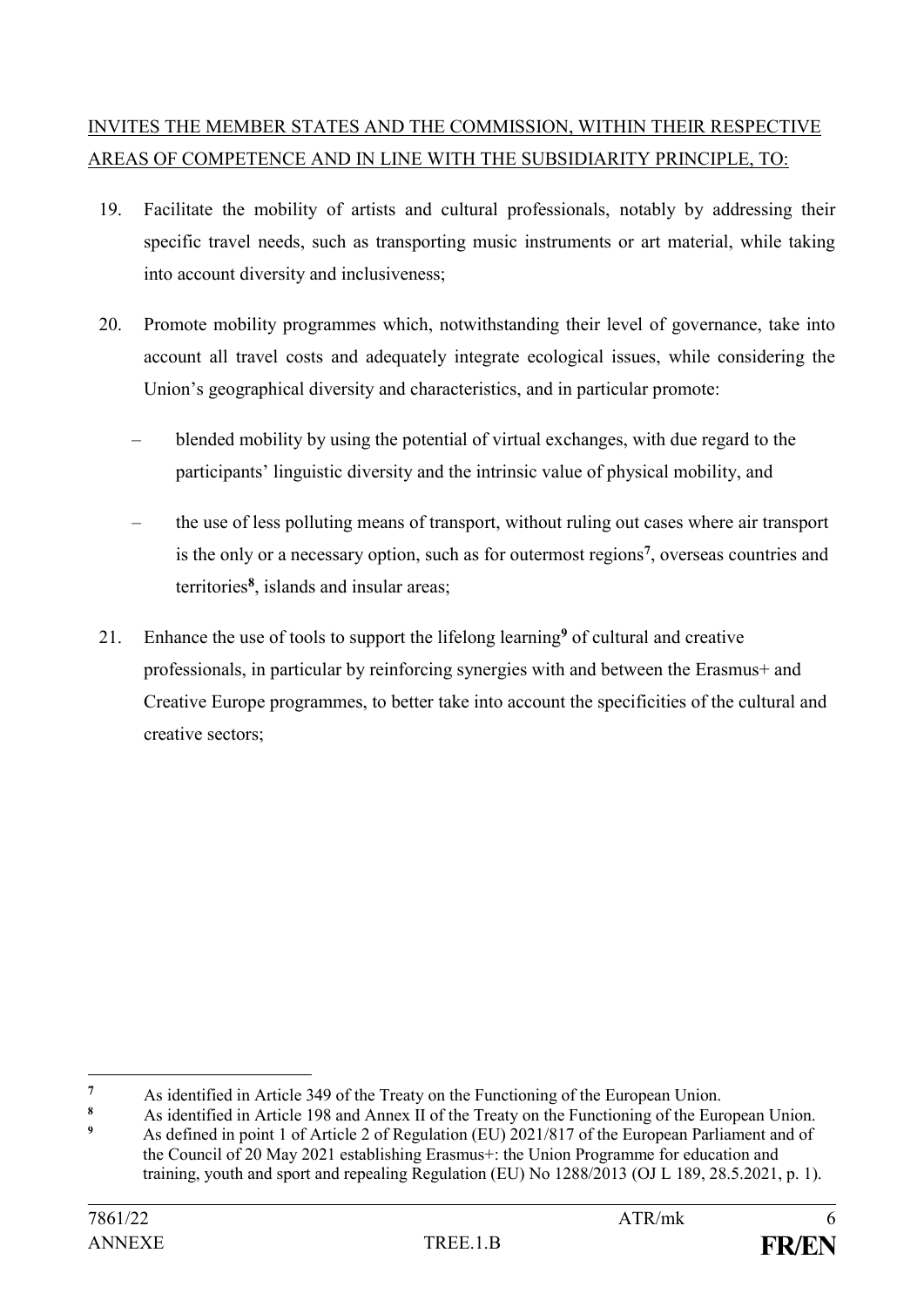# **II. MULTILINGUALISM IN THE DIGITAL ERA, IN CONNECTION WITH ISSUES OF SOCIAL COHESION AND EUROPEAN CITIZENSHIP**

## INVITES THE COMMISSION TO:

- 22. Strengthen the mainstreaming of multilingualism in the Union's programmes;
- 23. Promote an EU-wide strategic approach for multilingualism in the digital environment;
- 24. Continue to seize the opportunities offered by language technologies to ensure high-quality and broader translation of its websites and other communication tools into all the official languages of the EU**<sup>10</sup>**;
- 25. Offer a multilingual information space on European language technologies and related support and resources, including European schemes for plurilingualism and translation, in conjunction with bodies such as the European Federation of National Institutions for Language (EFNIL);
- 26. Promote responsible and ethical data governance and privacy by design in the efforts to strengthen languages through technology;
- 27. Deepen its cooperation with national and international organisations active in the fields of language learning, digital technology, and cultural and linguistic diversity, […] especially with the Council of Europe and its European Centre for Modern Languages, as well as UNESCO;

 $10$ As defined in Council Regulation No 1 determining the languages to be used by the European Economic Community (OJ 17, 6.10.1958, p. 385-386), as amended.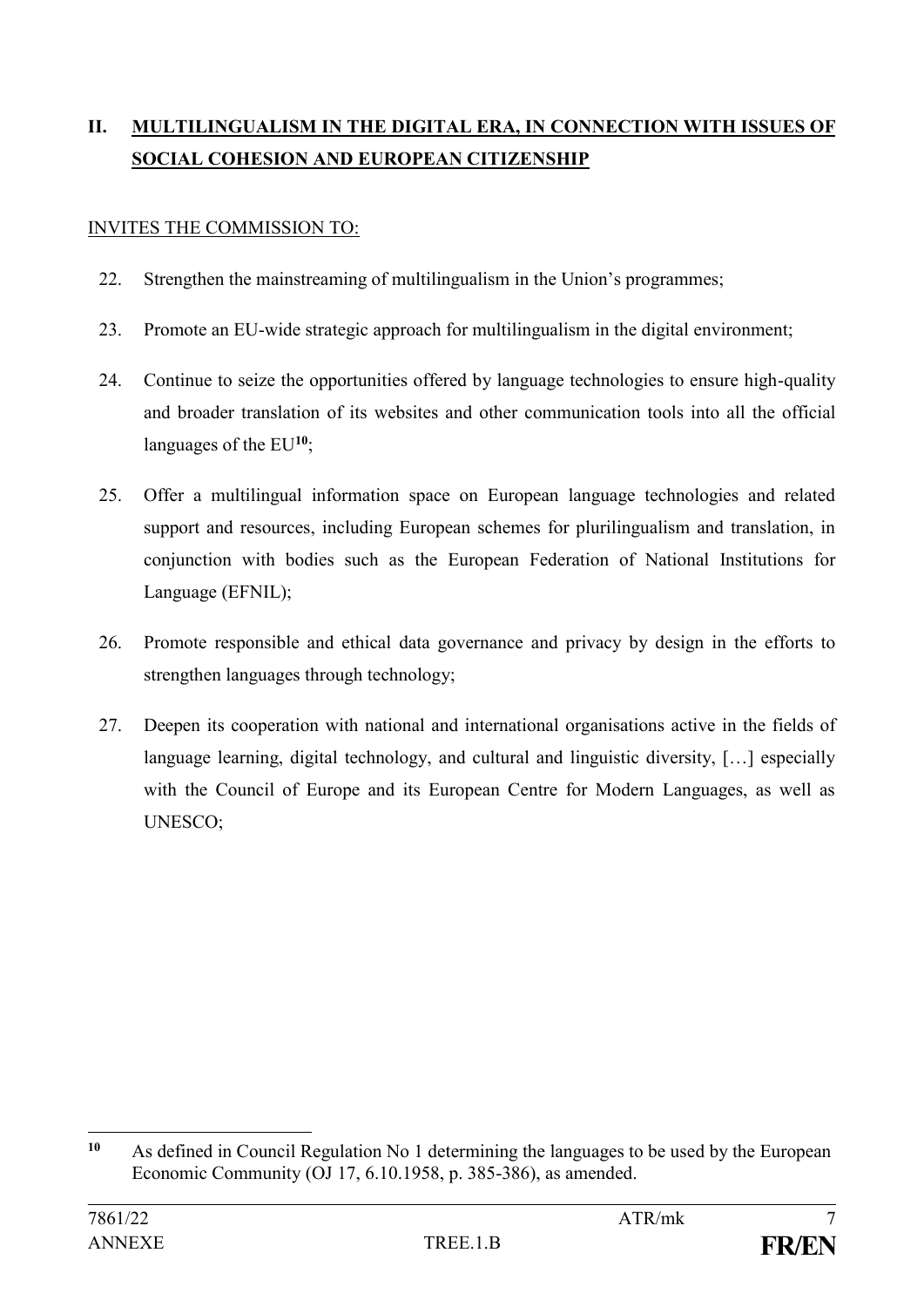# INVITES THE MEMBER STATES AND THE COMMISSION, WITHIN THEIR RESPECTIVE AREAS OF COMPETENCE, AND IN LINE WITH THE SUBSIDIARITY PRINCIPLE, TO:

- 28. Promote cultural and linguistic diversity and the circulation of cultural works through all media translation, including where relevant by taking advantage of the latest digital technologies, by:
	- a) Promoting translation as a vocation in education, starting at school by using translation as one of the practices to improve writing and linguistic skills;
	- b) Encouraging quality initial training in translation for the cultural and creative sectors, and lifelong training for professional translators, taking into account the growing use of digital technologies;
	- c) Reinforcing the attractiveness of the profession of translation by offering increased visibility and recognition;
	- d) Encouraging better working conditions, fair remuneration and fair contractual practices for translators, especially in the cultural and creative sectors, irrespective of the language combinations and with due regard to the autonomy of social partners;
	- e) Strengthening existing public support, notably by fostering networking between professionals, encouraging collaboration between relevant organisations providing grants for translation, and targeting funding for translation from and into foreign languages at national and European level;
	- f) Continuing exchanges on multilingualism and on all media translation in the digital era in the appropriate fora, covering all cultural, creative and knowledge sectors;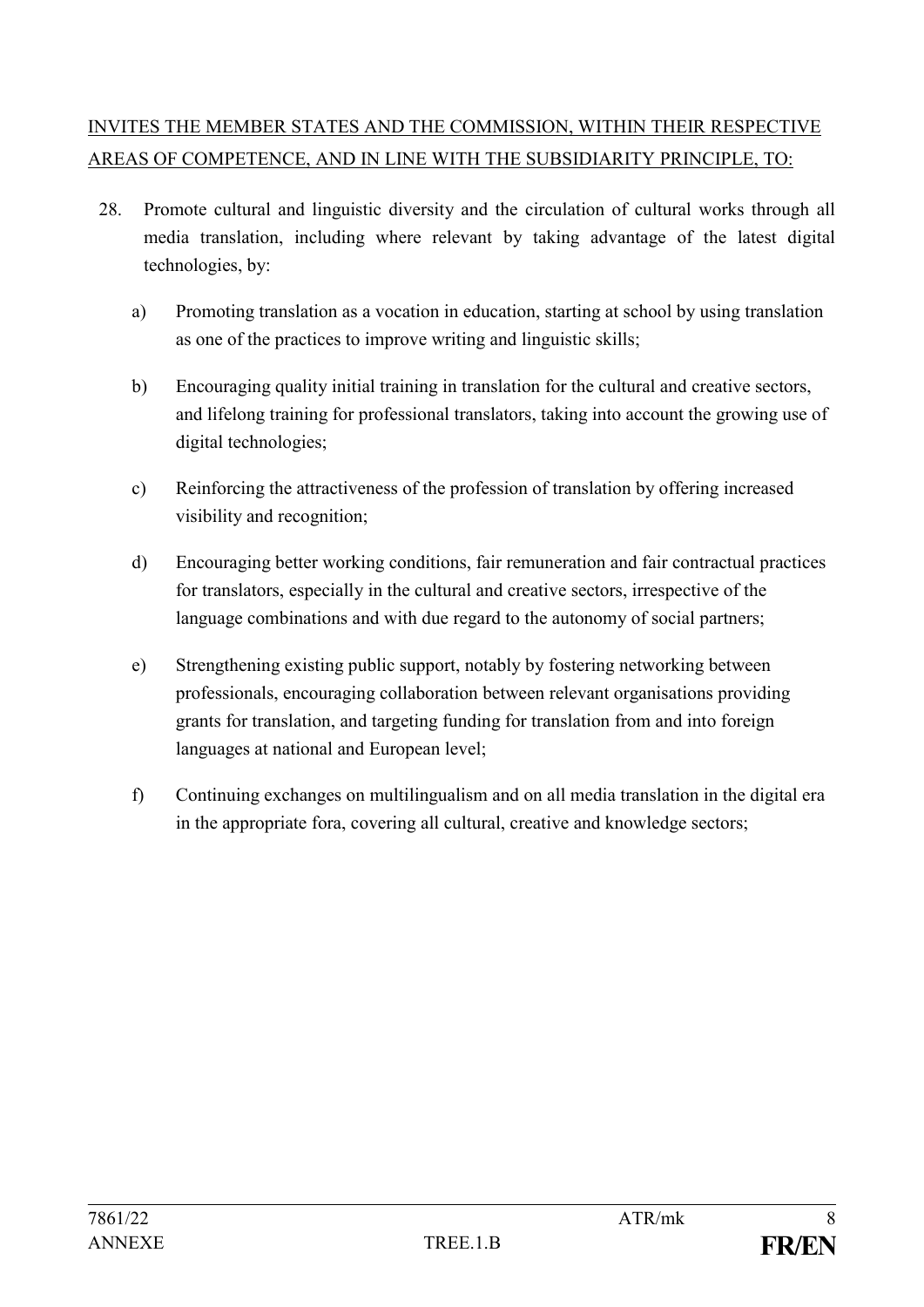- 29. Promote plurilingualism in lifelong learning**<sup>11</sup>** , *inter alia* through awareness campaigns such as the European Day of Languages and the development and improvement of digital tools, and notably:
	- a) Provide more opportunities for children and youth, including those with fewer opportunities, to engage with other languages and cultures, as appropriate and in complement to the learning of the official languages of the Member States;
	- b) Develop language skills among students in cultural fields, artists and cultural and creative professionals;
	- c) Facilitate, for migrants, and particularly younger migrants, the learning of their host country's official languages, while valuing linguistic diversity;
- 30. Support, where relevant, the research and development of language technologies for European citizens and companies in order to foster intercultural exchanges and improve analytic apacity, building on already existing resources and platforms, and notably:
	- a) Promote the creation of the European Language Data Space, as a European exchange platform facilitating, for entrepreneurs, investors, researchers, and public authorities, the creation, collection, (re)-use and sharing of language resources, tools and models in full compliance with the EU values of privacy, transparency and trust;
	- b) Support the establishment of multilingual terminological databases and resources and broader use of existing platforms, such as IATE, as well as European language and multilingualism infrastructures, such as CLARIN ERIC, with a view to widening the collection, cleansing of, and access to digital data on language, both textual and oral;

1

**<sup>11</sup>** In line with the Council Recommendation of 22 May 2019 on a Comprehensive Approach to the Teaching and Learning of Languages (OJ C 189, 5.6.2019, p. 15).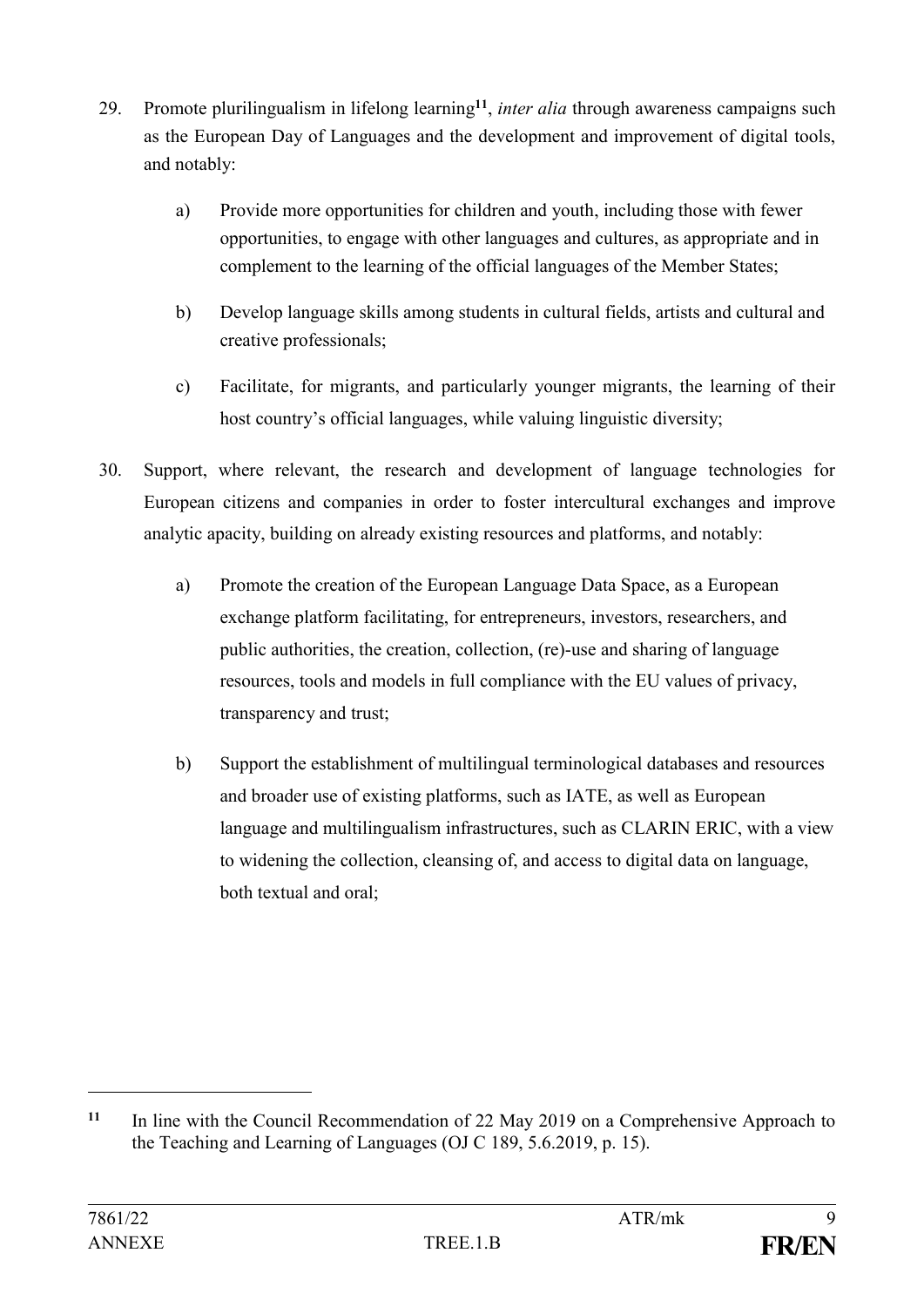- c) Encouraging the development, use, and monitoring where appropriate of automated translation systems, including the eTranslation service for all official languages of the EU, and other language tools at European level, seeking synergies with the European Language Resources Coordination (ELRC) network, the European Language Grid (ELG) project and the future European Language Data Space:
- d) Foster the convergence of research and innovation schemes, and the identification of areas of application, and better connect research to the needs of companies and citizens in the area of language technologies for translation, multilingual and analytic processing;
- e) Raise the awareness of companies on the benefits of using language technologies to communicate in several official languages of the EU;
- f) Promote greater involvement of professional translators in the development of digital translation technologies;
- 31. Promote multilingual access to digitised European content through new technologies by enriching metadata and by providing multilingual experiences in terms of editorial content and user interfaces; in this regard, build on the research and work done by digital platforms such as Europeana;
- 32. Exchange best practices and take stock of the implementation of these conclusions by 2025.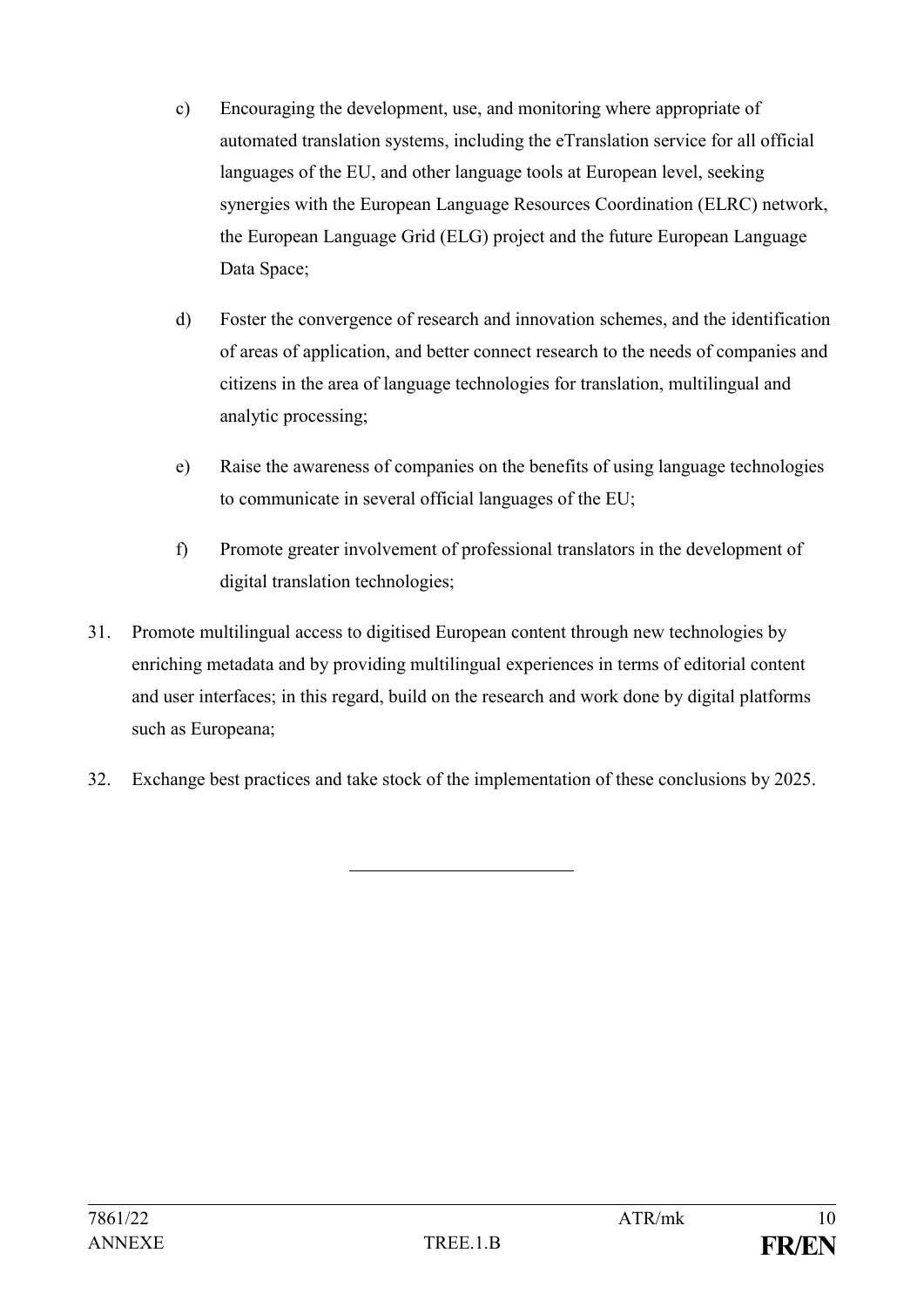## **ANNEXE DE L'ANNEXE**

#### **REFERENCES**

#### *EU Treaties*

The Treaty on European Union, and especially Article 3(3): 'It [the Union] shall respect its rich cultural and linguistic diversity, and shall ensure that Europe's cultural heritage is safeguarded and enhanced.'

The Treaty on the Functioning of the European Union, and especially Articles 165, 166 and 167, in particular Article 167(4): 'The Union shall take cultural aspects into account in its action under other provisions of the Treaties, in particular in order to respect and to promote the diversity of its cultures.'

The Charter of Fundamental Rights, and especially Article 22: 'The Union shall respect cultural, religious and linguistic diversity.'

#### *European Council*

Conclusions of the European Council (14 December 2017) (EUCO 19/1/17 REV 1, section II on Education and culture, third paragraph on p.  $4$ <sup>12</sup>

1

**<sup>12</sup>** 'The European Council also asks the Commission, the Council and the Member States to examine possible measures addressing: [...] the legal and financial framework conditions for the development of the cultural and creative sectors and for the mobility of professionals in the cultural sector.'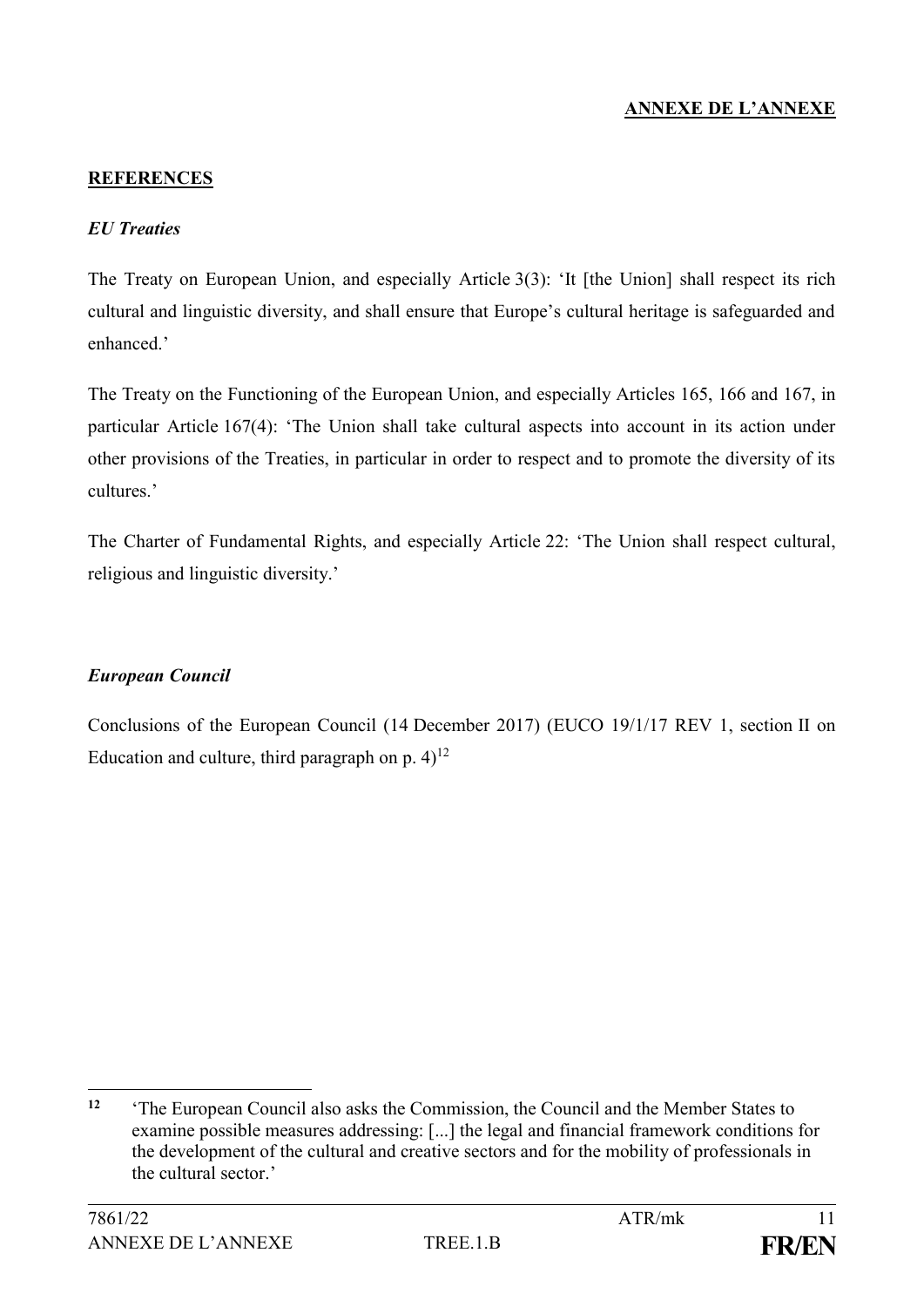#### *Council of the European Union*

Council Conclusions of 22 May 2008 on multilingualism (OJ C 140/14, 6.6.2008, p. 1)

Council Conclusions of 22 May 2008 on intercultural competences (OJ C 141, 7.6.2008, p. 14)

Council Resolution on a European strategy for multilingualism (OJ C 320, 16.12.2008, p.1)

Council Conclusions on mobility information services for artists and for culture professionals (OJ C 175, 15.6.2011, p.5)

Council Conclusions on language competences to enhance mobility (OJ C 372, 20.12.2011, p. 27)

Council Conclusions on multilingualism and the development of language competences (OJ C 183, 14.6.2014, p.26)

Council Conclusions on the Work Plan for Culture 2019-2022 (OJ C 460, 21.12.2018, p. 12)

Council Recommendation of 22 May 2019 on a Comprehensive Approach to the Teaching and Learning of Languages (OJ C 189, 5.6.2019, p. 15)

Council Conclusions on the recovery, resilience and sustainability of the cultural and creative sectors (OJ C 209, 2.6.2021, p. 3)

#### *Open Method of Coordination expert groups*

Policy report proposing five key principles for building and maintaining a strong framework to support the mobility of artists and cultural professionals (2012)

Policy Handbook on Artists' Residencies (2014)

'Translators on the cover'*.* Report of the Open Method of Coordination working group of EU Member States experts on Multilingualism & Translation (2022)